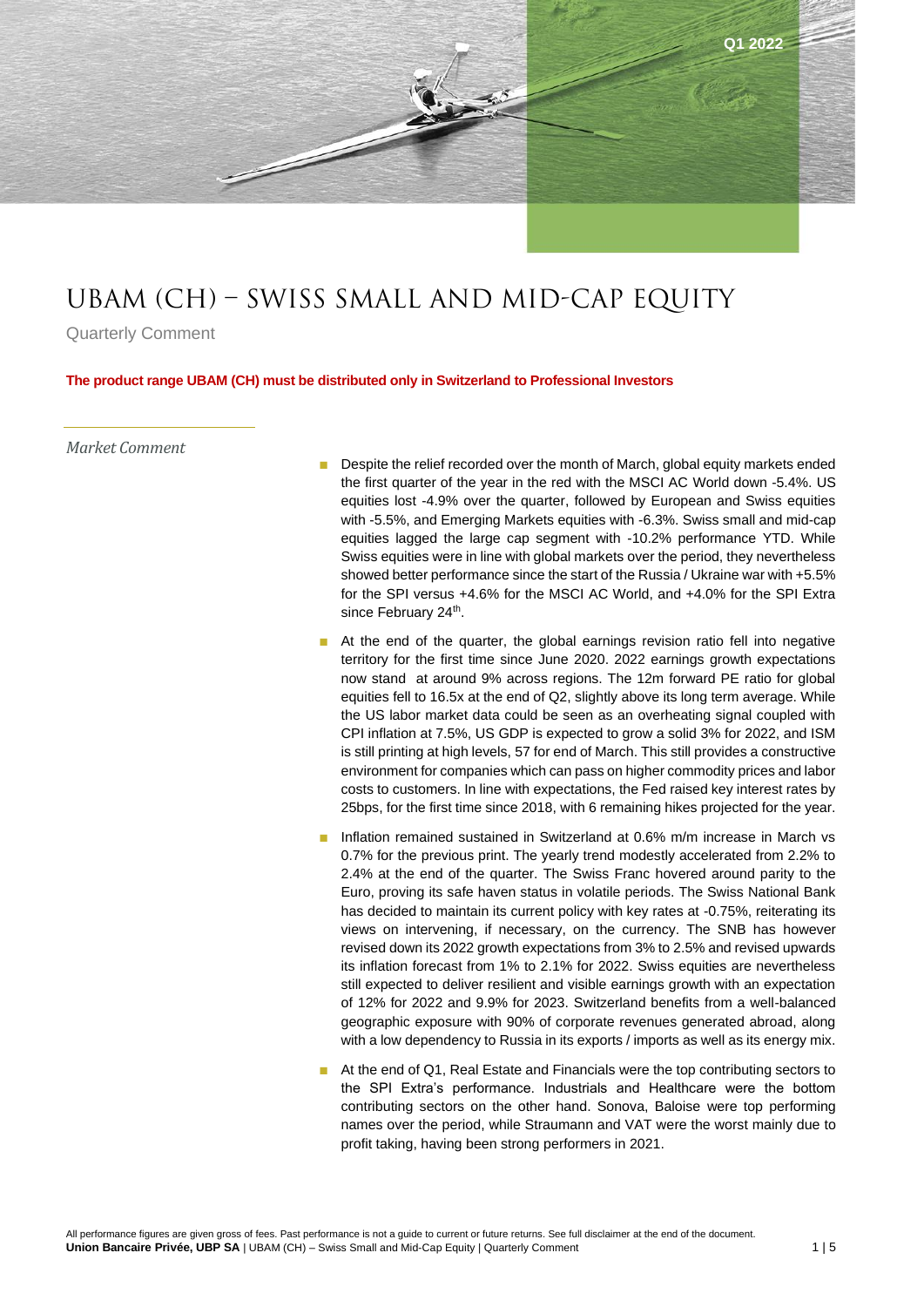

*Portfolio Activity*

*Outlook*

- *Performance Review*  **UBAM (CH) Swiss Small and Mid Cap Equity delivered -14.9% in gross** performance in Q1 2022 versus -10.2% for the SPI Extra. Over the quarter, both sector allocation and stock selection made negative contributions to performance (-1.5% and –3.3% respectively). The selection effect in the Healthcare sector, with names like Polypeptide and Bachem also pressured by profit taking, was a major detractor of performance over the period.
	- Over Q1, the biggest contributors to performance were the absence of exposure to Temenos as well as Schindler, and the overweight in Leonteq (+42bps, +18bps, +17bps). Temenos lost more than -29% over the period after Q4 revenue and 2022 guidance missed estimates. The results did not alleviate concerns over the software provider's ability to successfully shift to a subscription model, either. Schindler lost -17% over the quarter despite reporting results in line with expectations. However, the company provided negative guidance for 2022 profits, with price increases estimated to be unable to fully offset cost inflation. The surprise exit of the company's long-term CEO did not help either. Leonteq was up more than +5% following a good set of 2021 results including operating income that beat expectations.
	- The main performance detractors over the quarter were the overweights in Polypeptide, Montana Aerospace and Partners Group (-43bps, -42bps and - 35bps respectively). Polypeptide lost -46% over the quarter despite reporting a 50% surge in profits driven by custom Covid-19 projects. The name suffered under January's market rotation out of strongly performing names over 2021, into more value names and market segments. Similarly, Montana Aerospace was down close to -52% due to a mix of profit taking and concerns over supply chain bottlenecks due to the Russia/Ukraine war. Partners Group lost more than -23% over the period despite reporting results for FY2021 that beat consensus on the back of strong performance fees (46% of total revenues). However, it guided for a normalisation of performance fees after a solid 2021.
	- Over the quarter, a new position in Lindt was initiated in the portfolio. The largest premium chocolate company worldwide benefits from a very strong balance sheet and high customer loyalty while being respectful in its strategy of all stakeholders – all of which feeds into a CFROI® which is once again above 10%. Lindt should prove to be a defensive investment in the current environment. On the other hand, the position in Galenica was exited as the Covid-19 tailwinds the company benefited from in 2021 due to its testing services and solutions, are expected to diminish in 2022.
	- As the global economy braces for accelerated monetary tightening on the back of a higher for longer inflation scenario, the prospects of a growth slowdown, notably in Europe, combined with the Russia/Ukraine war weighed on investor confidence at the end of the first quarter of 2022. Multiple compression in Europe and the US has sent equity markets back to pre-pandemic valuation levels. While corporates on average are still boasting solid balance sheets, the recent strong order intake will be scrutinized for potential demand destruction from high commodity prices and deteriorating confidence.
	- Switzerland has proven its resilience in previous periods of economic and geopolitical instability and is expected to continue delivering on superior levels of value creation amidst the challenges ahead. The small and mid-cap segment still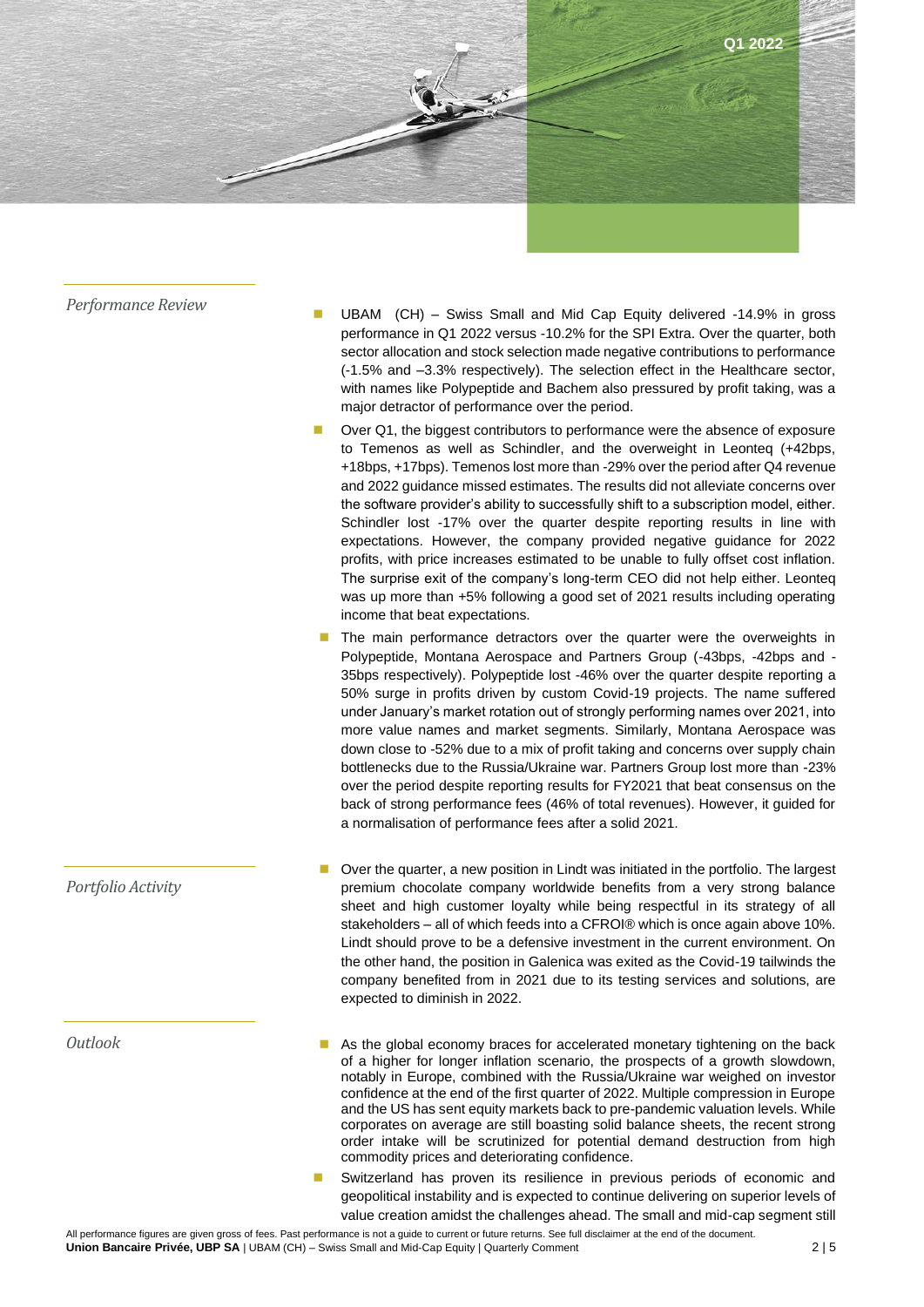

offers resilient growth opportunities that are attractively priced with only 20% premium vs the large cap segment compared to a historical premium of around 40%. The Swiss Small and Mid-Cap equity strategy has been positioned accordingly, by modestly diversifying to short term beneficiaries in the defensive end of the consumer space, and remains focused on value creative companies, with visible earnings trajectory, as well as high pricing power. Such companies are expected to weather better the potential volatility linked to the changing economic backdrop.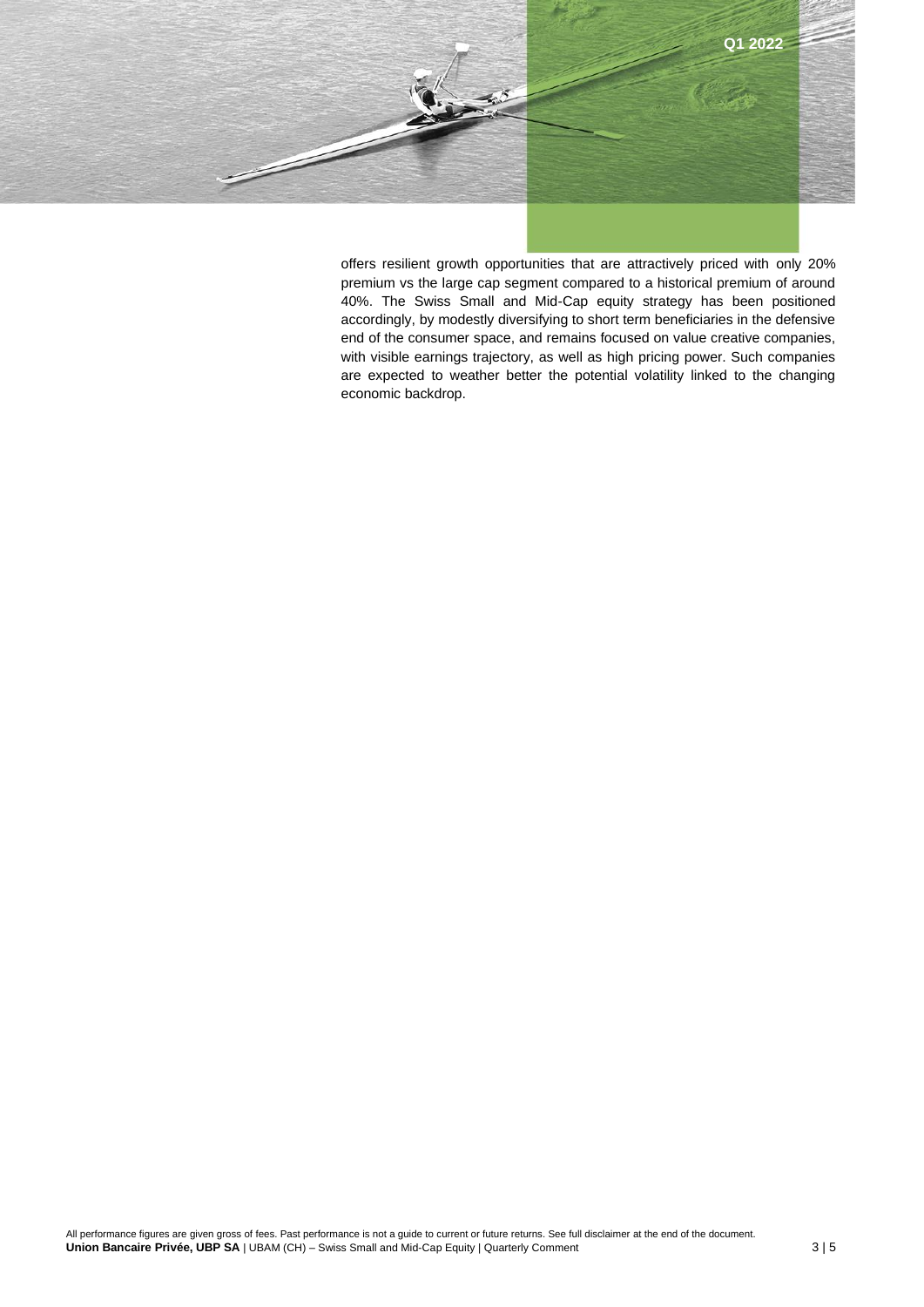#### **Disclaimer**

This is a marketing document and is intended for informational and/or marketing purposes only. It is confidential and is intended to be used only by the person(s) to whom it was delivered. It may not be reproduced (in whole or in part) or delivered, given, sent or in any other way made accessible, to any other person without the prior written approval of Union Bancaire Privée, UBP SA or any entity of the UBP Group (UBP). This document reflects the opinion of UBP as of the date of issue. This document is for distribution only to persons who are Professional clients in Switzerland or Professional Clients or an equivalent category of investor as defined by the relevant laws (all such persons together being referred to as "Relevant Persons"). This document is directed only at Relevant Persons and must not be acted on or relied on by persons who are not Relevant Persons. It is not intended for distribution, publication, or use, in whole or in part, in any jurisdiction where such distribution, publication, or use would be unlawful, nor is it directed at any person or entity at which it would be unlawful to direct such a document. In particular, this document may not be distributed in the United States of America and/or to US persons (including US citizens residing outside the United States of America). This document has not been produced by UBP's financial analysts and is not to be considered financial research. It is not subject to any guidelines on financial research and independence of financial analysis. Reasonable efforts have been made to ensure that the content of this document is based on information and data obtained from reliable sources. However, UBP has not verified the information from third sources in this document and does not guarantee its accuracy or completeness. UBP makes no representations, provides no warranty and gives no undertaking, express or implied, regarding any of the information, projections or opinions contained herein, nor does it accept any liability whatsoever for any errors, omissions or misstatements. The information contained herein is subject to change without prior notice. UBP gives no undertaking to update this document or to correct any inaccuracies in it which may become apparent. This document may refer to the past performance of investment interests. Past performance is not a guide to current or future results. The value of investment interests can fall as well as rise. Any capital invested may be at risk and investors may not get back some or all of their original capital. Any performance data included in this document does not take into account fees, commissions, and expenses charged on issuance and redemption of securities, nor any taxes that may be levied. Changes in exchange rates may cause increases or decreases in investors' returns. All statements other than statements of historical fact in this document are "forward-looking statements". Forward-looking statements do not guarantee future performances. The financial projections included in this document do not constitute forecasts or budgets; they are purely illustrative examples based on a series of current expectations and assumptions which may not eventuate. The actual performance, results, financial condition and prospects of an investment interest may differ materially from those expressed or implied by the forward-looking statements in this document as the projected or targeted returns are inherently subject to significant economic, market and other uncertainties that may adversely affect performance. UBP also disclaims any obligation to update forward-looking statements, as a result of new information, future events or otherwise. The contents of this document should not be construed as any form of advice or recommendation to purchase or sell any security or funds. It does not replace a prospectus or any other legal documents, which can be obtained free of charge from the registered office of a fund or from UBP. The opinions herein do not take into account individual investors' circumstances, objectives, or needs. Each investor must make their own independent decision regarding any securities or financial instruments mentioned herein and should independently determine the merits or suitability of any investment. In addition, the tax treatment of any investment in the fund(s) mentioned herein depends on each individual investor's circumstances. Investors are invited to carefully read the risk warnings and the regulations set out in the prospectus or other legal documents and are advised to seek professional counsel from their financial, legal and tax advisors. The tax treatment of any investment in the Fund depends on the investor's individual circumstances and may be subject to change in the future. This document should not be deemed an offer nor a solicitation to buy, subscribe to, or sell any currency, funds, products, or financial instruments, to make any investment, or to participate in any particular trading strategy in any jurisdiction where such an offer or solicitation would not be authorised, or to any person to whom it would be unlawful to make such an offer or solicitation. Telephone calls to the telephone number stated in this presentation may be recorded. UBP will assume that, by calling this number, you consent to this recording.

Pursuant to Regulation (EU) 2019/2088 of the European Parliament and of the Council of 27 November 2019 on sustainability-related disclosures in the financial services sector (the "Disclosures Regulation" or "SFDR"), funds are required to make certain disclosures. Funds falling under the scope of Article 6 of the SFDR are those which have been deemed not to pursue an investment approach that explicitly promotes environmental or social characteristics or has sustainable investment as their objective. The investments underlying this financial product do not take into account the EU criteria for environmentally sustainable economic activities. Notwithstanding this classification, the Investment Managers may take account of certain sustainability risks as further described in the fund's prospectus. Funds falling under the scope of Articles 8 or 9 of the SFDR are those subject to sustainability risks within the meaning of the SFDR. The sustainability risks and principal adverse impacts as stipulated in the SFDR are described in the prospectus. In addition, unless otherwise specified, all funds apply the UBP Responsible Investment Policy, which is available o[n https://www.ubp.com/en/investment-expertise/responsible-investment.](https://www.ubp.com/en/investment-expertise/responsible-investment)

Any subscriptions not based on the funds' latest prospectuses with integrated fund contracts, KIIDs, annual or semi-annual reports (the "Funds' Legal Documents") shall not be acceptable. The Funds' Legal Documents may be obtained free of charge from Gérifonds SA, 2 rue du Maupas, 1002 Lausanne, Switzerland, or from BCV, 14 place Saint Francois, 1003 Lausanne, Switzerland, or from Union Bancaire Privée, UBP SA, 96–98 rue du Rhône, P.O. Box 1320, 1211 Geneva 1, Switzerland.

### **This content is being made available in the following countries:**

**Switzerland:** UBP is authorised and regulated in Switzerland by the Swiss Financial Market Supervisory Authority (FINMA). The head office is Union Bancaire Privée, UBP SA, 96-98 rue du Rhône, P.O. Box 1320, 1211 Geneva 1, Switzerland. **[ubp@ubp.com](mailto:ubp@ubp.com)** | **[www.ubp.com](http://www.ubp.com/) United Kingdom:** UBP is authorised in the United Kingdom by the Prudential Regulation Authority (PRA) and is subject to regulation by the Financial Conduct Authority (FCA) and limited regulation by the PRA.

**France:** Sales and distribution are carried out by Union Bancaire Gestion Institutionnelle (France) SAS, a management company licensed with the French Autorité des Marchés Financiers, - licence n° AMF GP98041 ; 116, av. des Champs Elysées l 75008 Paris, France T +33 1 75 77 80 80 Fax +33 1 44 50 16 19 **[www.ubpamfrance.com](http://www.ubpamfrance.com/)**.

Hong Kong: UBP Asset Management Asia Limited (CE No.: AOB278) is licensed with the Securities and Futures Commission to carry on Type 1 – Dealing in Securities, Type 4 – Advising on Securities and Type 9 – Asset Management regulated activities. The document is intended only for Institutional or Corporate Professional Investor and not for public distribution. The contents of this document have not been reviewed by the Securities and Futures Commission in Hong Kong. Investment involves risks. Past performance is not indicative of future performance. Investors should refer to the fund prospectus for further details, including the product features and risk factors. The document is intended only for **Institutional Professional Investor** and not for public distribution. The contents of this document and any attachments/links contained in this document are for general information only and are not advice. The information does not take into account your specific investment objectives, financial situation and investment needs and is not designed as a substitute for professional advice. You should seek independent professional advice regarding the suitability of an investment product, taking into account your specific investment objectives, financial situation and investment needs before making an investment. The contents of this document and any attachments/links contained in this document have been prepared in good faith. UBP Asset Management Asia Limited (UBP AM Asia) and all of its affiliates accept no liability for any errors or omissions. Please note that the information may also have become outdated since its publication. UBP AM Asia makes no representation that such information is accurate, reliable or complete. In particular, any information sourced from third parties is not necessarily endorsed by **UBP AM Asia**, and **UBP AM Asia** has not checked the accuracy or completeness of such third party information.

**Singapore:** This document is intended only for accredited investors and institutional investors as defined under the Securities and Futures Act (Cap. 289 of Singapore) ("SFA"). Persons other than accredited investors or institutional investors (as defined in the SFA) are not the intended recipients of this document and must not act upon or rely upon any of the information in this document. The financial products or

## **Union Bancaire Privée, UBP SA | Asset Management** 4 | 5

Rue du Rhône 96-98 | P.O. Box 1320 | 1211 Geneva 1 | Switzerland **|** [www.ubp.com](http://www.ubp.com/)